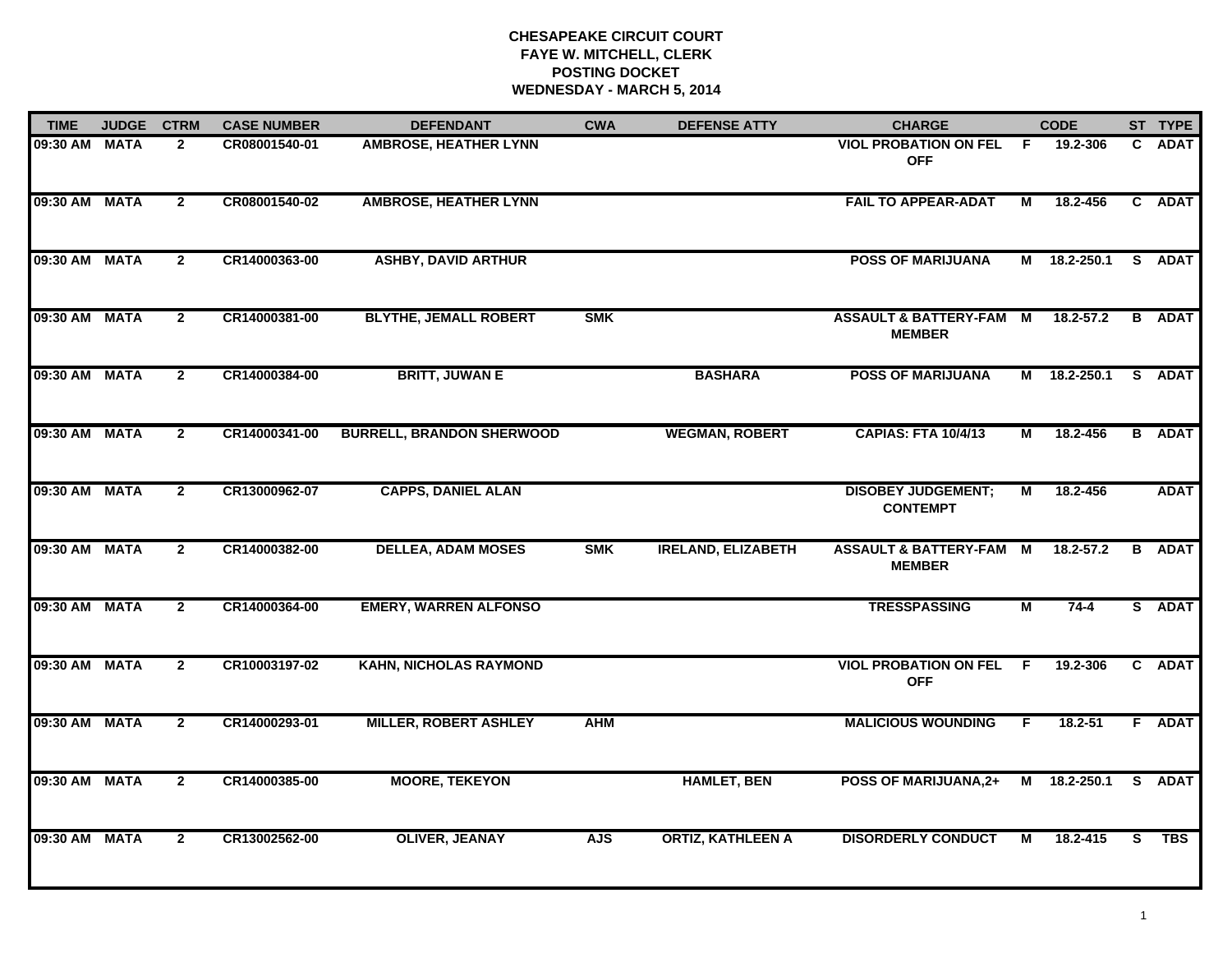| <b>TIME</b>   | <b>JUDGE</b> | <b>CTRM</b>     | <b>CASE NUMBER</b> | <b>DEFENDANT</b>                                | <b>CWA</b>  | <b>DEFENSE ATTY</b>        | <b>CHARGE</b>                                  |    | <b>CODE</b>         |   | ST TYPE       |
|---------------|--------------|-----------------|--------------------|-------------------------------------------------|-------------|----------------------------|------------------------------------------------|----|---------------------|---|---------------|
| 09:30 AM MATA |              | $\mathbf{2}$    | CR14000243-00      | PARKS, REGINA ANN                               | <b>CLB</b>  | <b>BABINEAU, JON M</b>     | <b>DUI 1ST</b>                                 |    | M A.18.2-266        |   | <b>B</b> ADAT |
| 09:30 AM MATA |              | $\overline{2}$  | CR14000338-00      | PEED, DAVID ALLEN                               |             |                            | <b>DUI 1ST</b>                                 |    | M A.18.2-266        |   | <b>B</b> ADAT |
| 09:30 AM MATA |              | $\overline{2}$  | CR14000347-00      | PERKINS, JARMEL MARCEY                          |             | JOHN, S                    | <b>DAMAGE PROPERTY</b><br><b>INTENTIONALLY</b> | М  | 18.2-137            |   | <b>B</b> ADAT |
| 09:30 AM MATA |              | $\overline{2}$  | CR14000347-01      | <b>PERKINS, JARMEL MARCEY</b>                   |             | JOHNSON, S                 | <b>TRESPASSING AFTER</b><br><b>FORBIDDEN</b>   | М  | 18.2-119            |   | <b>B</b> ADAT |
| 09:30 AM MATA |              | $\mathbf{2}$    | CR14000374-00      | <b>POWELL, AMBER NICOLE</b>                     |             | <b>DORSK, CHAD G</b>       | <b>OPER SUSP/REVOKE</b>                        | Μ  | 18.2-272            |   | S ADAT        |
| 09:30 AM MATA |              | $\mathbf{2}$    | CR14000374-01      | <b>POWELL, AMBER NICOLE</b>                     |             | <b>DORSK, CHAD G</b>       | 80/55 SP RECKLESS DRV                          |    | M C.46.2-862 S ADAT |   |               |
| 09:30 AM MATA |              | $\overline{2}$  | CR14000374-02      | <b>POWELL, AMBER NICOLE</b>                     |             |                            | <b>NO SEAT BELT</b>                            | л. | 46.2-1094           |   | S ADAT        |
| 09:30 AM MATA |              | $\overline{2}$  | CR14000386-00      | <b>VONNER, ENCHANTE T</b>                       |             |                            | <b>SHOPLIFT</b>                                | М  | $46 - 15$           |   | S ADAT        |
| 11:00 AM MATA |              | 5               | CR92A02566-01      | <b>ALLAH, DYNAMIC SUPREME</b>                   | <b>NONE</b> | <b>HEATHER BUYRN CROOK</b> | <b>PROBATION VIOLATION</b>                     | F  | 19.2-306            | C | <b>CC</b>     |
| 11:00 AM MATA |              | 5               | CR07002846-00      | <b>ALLAH, DYNAMIC SUPREME</b><br><b>MAGNETI</b> | <b>NONE</b> | <b>ERIC CRONIN</b>         | <b>POSSESS COCAINE</b>                         | F. | 18.2-250            | В | cc            |
| 11:00 AM MATA |              | 5               | CR11002948-00      | <b>BOULDIN, TRAVIS WAYNE</b>                    | <b>NONE</b> | <b>TITTER, JENNIFER</b>    | <b>DUI 3RD</b>                                 |    | F C.18.2-266        | B | <b>CC</b>     |
| 11:00 AM MATA |              | $5\phantom{.0}$ | CR11003026-00      | <b>BOULDIN, TRAVIS WAYNE</b>                    | <b>NONE</b> | <b>KOZAK, WARREN</b>       | <b>REFUSAL 3RD</b>                             |    | M B.18.2-268.3 B    |   | <b>CC</b>     |
| 11:00 AM MATA |              | $5\phantom{.0}$ | CR91A02062-00      | <b>BROWN, WALTER; JR</b>                        | <b>NONE</b> | <b>RANDOLPH D. STOWE</b>   | <b>PROBATION VIOLATION</b>                     | E  | 18.2-250            |   | cc            |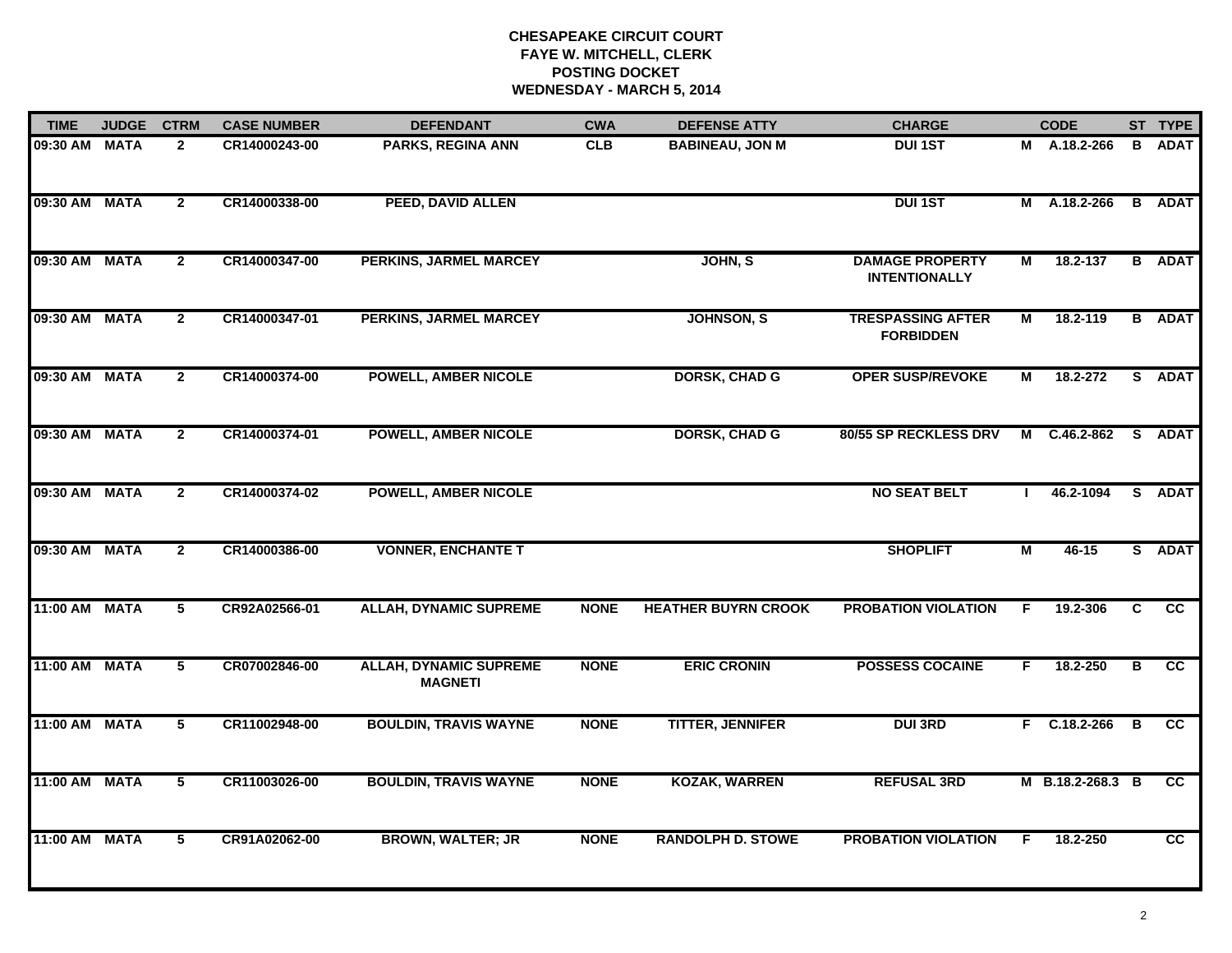| <b>TIME</b>   | <b>JUDGE</b> | <b>CTRM</b>     | <b>CASE NUMBER</b> | <b>DEFENDANT</b>              | <b>CWA</b>  | <b>DEFENSE ATTY</b>       | <b>CHARGE</b>                              |                | <b>CODE</b>  |                         | ST TYPE         |
|---------------|--------------|-----------------|--------------------|-------------------------------|-------------|---------------------------|--------------------------------------------|----------------|--------------|-------------------------|-----------------|
| 11:00 AM      | <b>MATA</b>  | 5               | CR12001197-00      | <b>CHEVALIER, JUSTIN PAUL</b> | <b>WHC</b>  | ALOUPAS, CARMELOU         | <b>UNLAWFUL WOUNDING</b>                   | F.             | 18.2-51      | в                       | RE              |
| 11:00 AM MATA |              | 5               | CR92002566-00      | <b>CUFFEE, JERMAINE</b>       | <b>NONE</b> | <b>WESLEY MURPHY</b>      | <b>DISTRIBUTE COCAINE</b>                  | F.             | 18.2-248     | C.                      | <b>CC</b>       |
| 11:00 AM      | <b>MATA</b>  | $\overline{5}$  | CR92002567-00      | <b>CUFFEE, JERMAINE</b>       | <b>NONE</b> | <b>WESLEY MURPHY</b>      | <b>DISTRIBUTE COCAINE</b>                  | F.             | 18.2-248     | $\overline{c}$          | $\overline{cc}$ |
| 11:00 AM      | <b>MATA</b>  | 5               | CR92A02567-00      | <b>CUFFEE, JERMAINE</b>       | <b>NONE</b> | <b>WESLEY A. MURPHY</b>   | <b>PROBATION VIOLATION</b>                 | F.             | 18.2-248     | C                       | <b>CC</b>       |
| 11:00 AM MATA |              | 5               | CR92003065-00      | <b>CUFFEE, JERMANE</b>        | <b>NONE</b> | H. KENNETH REVELEY, JR    | <b>DISORDERLY CONDUCT</b>                  | М              | 18.2-415     | В                       | <b>CC</b>       |
| 11:00 AM MATA |              | 5               | CR12000133-00      | <b>JOHNATHAN, WILLIAM; JR</b> | <b>WHC</b>  | Bashara, Charles L        | <b>GRAND LARCENY</b>                       | F.             | 18.2-95      | в                       | RE              |
| 11:00 AM MATA |              | $\overline{5}$  | CR98002174-00      | <b>JOHNATHAN, WILLIAM; JR</b> | <b>WHC</b>  | <b>ROBERT RIGNEY</b>      | <b>HAB OFFENDER</b>                        | F.             | B.46.2-357 B |                         | RE              |
| 11:00 AM      | <b>MATA</b>  | $\overline{5}$  | CR98002296-00      | <b>JOHNATHAN, WILLIAM; JR</b> | <b>WHC</b>  | <b>H. BLACK</b>           | <b>PETIT LARCENY</b>                       | $\overline{M}$ | $46 - 15$    | $\overline{\mathbf{B}}$ | RE              |
| 11:00 AM      | <b>MATA</b>  | 5               | CR98003449-00      | JOHNATHAN, WILLIAM; JR        | <b>WHC</b>  | <b>HUGH E. BLACK</b>      | <b>POSS BURGLARIOUS</b><br><b>TOOLS</b>    | F.             | 18.2-94      | C                       | RE              |
| 11:00 AM      | <b>MATA</b>  | 5               | CR06002876-00      | <b>LOWTHER, CYNTHIA RAY</b>   | <b>NONE</b> | <b>HEATHER CROOK</b>      | <b>FORGE CHECK</b>                         | F.             | 18.2-172     | C                       | <b>CC</b>       |
| 11:00 AM MATA |              | $5\phantom{.0}$ | CR11001705-00      | <b>MATTHEWS, WILLIAM</b>      | <b>NONE</b> | <b>IRELAND, ELIZABETH</b> | <b>VIOL PROBATION ON FEL</b><br><b>OFF</b> | -F             | 19.2-306     | C.                      | $\overline{cc}$ |
| 11:00 AM      | <b>MATA</b>  | 5               | CR92000881-00      | <b>MATTHEWS, WILLIAM</b>      | <b>NONE</b> | <b>ERIC HARRIS</b>        | <b>ROBBERY</b>                             | F.             | $18.2 - 58$  | в                       | $\overline{cc}$ |
| 11:00 AM      | <b>MATA</b>  | $\overline{5}$  | CR92000882-00      | <b>MATTHEWS, WILLIAM</b>      | <b>NONE</b> | <b>ERIC HARRIS</b>        | <b>MAL CAUSE BOD INJ</b>                   | F.             | $18.2 - 51$  | в                       | cc              |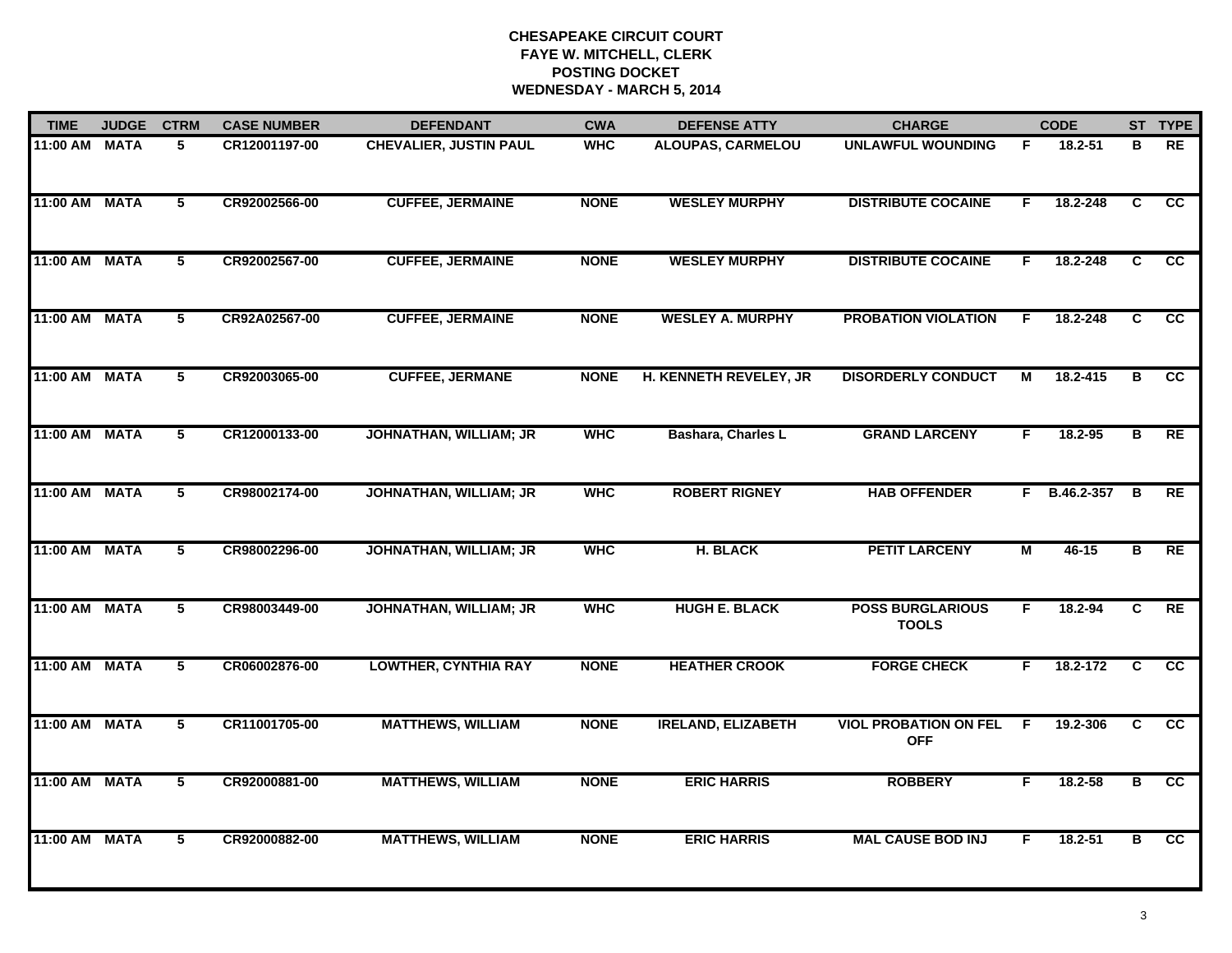| <b>TIME</b> | <b>JUDGE</b> | <b>CTRM</b>    | <b>CASE NUMBER</b> | <b>DEFENDANT</b>                    | <b>CWA</b>  | <b>DEFENSE ATTY</b>          | <b>CHARGE</b>                                |    | <b>CODE</b> |    | ST TYPE         |
|-------------|--------------|----------------|--------------------|-------------------------------------|-------------|------------------------------|----------------------------------------------|----|-------------|----|-----------------|
| 11:00 AM    | <b>MATA</b>  | 5              | CR11000851-00      | <b>MATTHEWS, WILLIAM CHARLTON</b>   | <b>NONE</b> | <b>FRAZIER, REGINALD B</b>   | <b>DWI-4TH OR SUBSEQ CONV</b>                | -F | C.18.2-266  | C  | <b>CC</b>       |
| 11:00 AM    | <b>MATA</b>  | 5.             | CR92A00881-00      | <b>MATTHEWS, WILLIAM CHARLTON</b>   | <b>NONE</b> | <b>ROBERT ALDINGER</b>       | <b>PROBATION VIOLATION</b>                   | F. | 19.2-306    | C  | $\overline{cc}$ |
| 11:00 AM    | <b>MATA</b>  | 5.             | CR92A00881-01      | <b>MATTHEWS, WILLIAM CHARLTON</b>   | <b>NONE</b> | <b>RICHARD BUYRN</b>         | <b>PROBATION VIOLATION</b>                   |    | 19.2-306    | C. | $\overline{cc}$ |
| 11:00 AM    | <b>MATA</b>  | 5              | CR92A00882-02      | <b>MATTHEWS, WILLIAM CHARLTON</b>   | <b>NONE</b> | <b>ROBERT KOWALSKY</b>       | <b>PROBATION VIOLATION</b>                   | F. | 19.2-306    | C. | <b>CC</b>       |
| 11:00 AM    | <b>MATA</b>  | 5              | CR11000528-01      | <b>SATTERFIELD, ROBERT</b>          | <b>WHC</b>  | <b>JOHNSON, STEPHANIE</b>    | <b>VIOL PROBATION OF MISD</b><br><b>OFF</b>  | М  | 19.2-306    | C  | <b>RE</b>       |
| 11:00 AM    | <b>MATA</b>  | 5 <sup>5</sup> | CR11000528-00      | <b>SATTERFIELD, ROBERT CARL; JR</b> | <b>WHC</b>  | <b>JONES, DAVID L</b>        | <b>ASSAULT &amp; BATTERY</b>                 | М  | $18.2 - 57$ | в  | RE              |
| 11:00 AM    | <b>MATA</b>  | 5              | CR02004003-00      | <b>TESKE, CYNTHIA RAY</b>           | <b>NONE</b> | <b>PETER JANKELL</b>         | <b>FORGERY</b>                               | F. | 18.2-172    | B  | $\overline{cc}$ |
| 11:00 AM    | <b>MATA</b>  | 5              | CR06003008-00      | <b>VILLASENOR, JOSEPH BRIAN</b>     | <b>NONE</b> | <b>MATTHEW T. TAYLOR, SR</b> | <b>FORGE A PUBLIC RECORD</b>                 | -F | 18.2-168    | В  | $\overline{cc}$ |
| 11:00 AM    | <b>MATA</b>  | 5.             | CR12002953-00      | <b>WINSTEAD, KENNETTE</b>           | <b>WHC</b>  | Jones, David L               | <b>FAIL RETURN LEASED</b><br><b>PROPERTY</b> | F. | 18.2-118    | в  | <b>RE</b>       |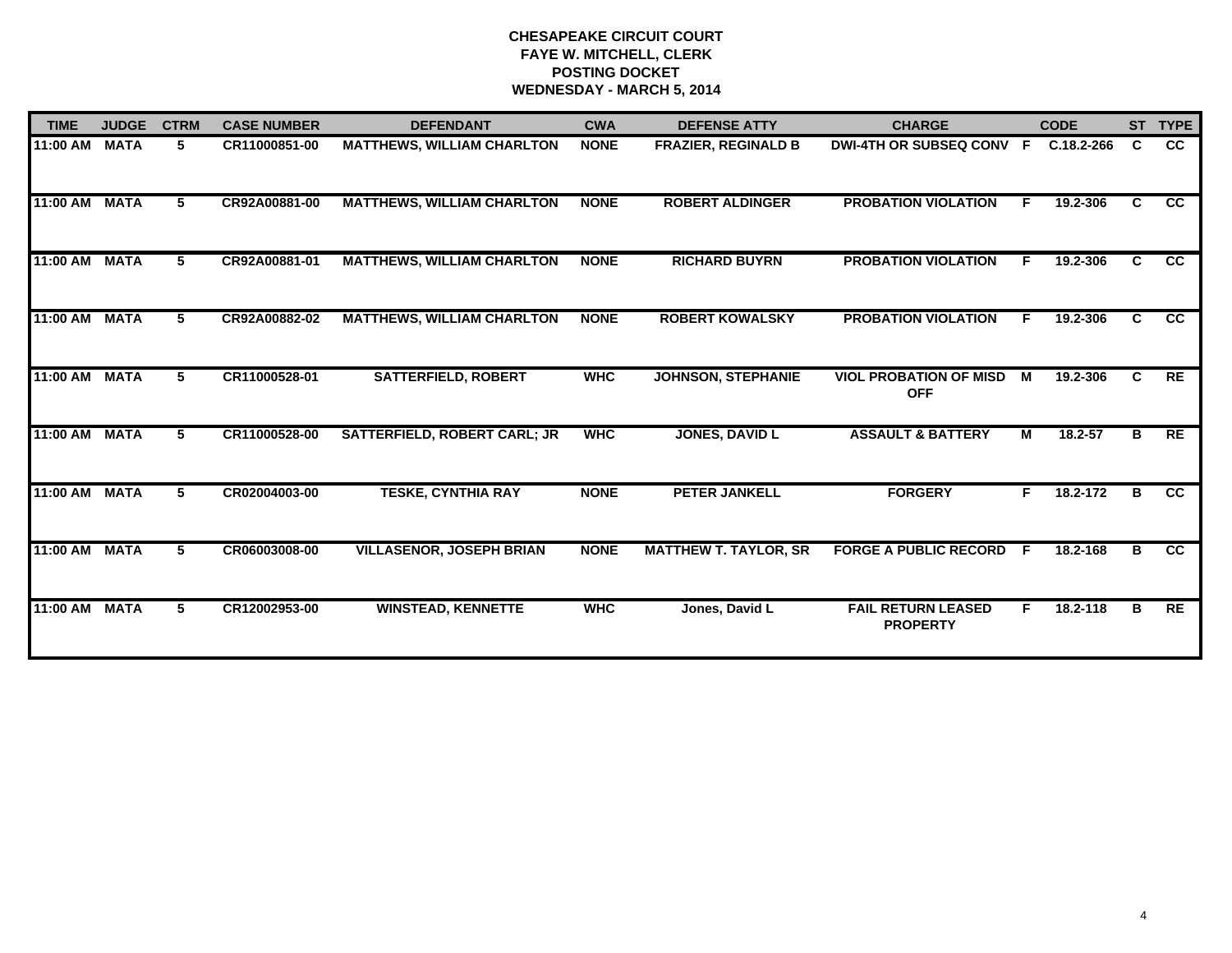#### CHESAPEAKE CIRCUIT COURT CIVIL MOTIONSWEDNESDAY, MARCH 5, 2014

| Hearing<br><b>Time</b> | Judge      | Court<br>Room  | Case #        | <b>Plaintiff</b>        | <b>Defendant</b>             | <b>Plaintiff Attorney</b> | <b>Defendant Attorney</b> | <b>Motion</b>                   | <b>Duration</b> |
|------------------------|------------|----------------|---------------|-------------------------|------------------------------|---------------------------|---------------------------|---------------------------------|-----------------|
| 09:00 AM               | <b>JWB</b> | 3              | CL11000115-00 | GRAHAM, RAHMON LEEVONJI | <b>GRAHAM, LANITA DENISE</b> | SAGEDY, DEBORAH C         |                           | Post Trial Motion               | 1 Hour          |
| 09:00 AM               | <b>JWB</b> | 3              | CL11000351-00 | DAVIDSON, JENNIFER      | DAVIDSON, COREY PHILIP       | SCHWAN, HENRY M           | FULLER, BARBARA A         | Motion (Other)                  | 30 Min.         |
| 09:00 AM               | <b>JWB</b> | 3              | CL13002997-00 | SHERRILL, ANDRE D; SR   | SHERRILL, LAUREL W           | WHITUS, JAMES J           |                           | Pendente Lite                   | #REF!           |
| 09:00 AM               | <b>JWB</b> | 3              | CL13001426-00 | YU, BANGWEI             | STURDIFEN, SAMUEL            | GOODOVE, MICHAEL L        |                           | Motion to Compel                | 30 Min.         |
| 09:00 AM               | <b>JWB</b> | 3              | CL13002533-00 | CRUZ, ABRAHAM AGOSTO    | AGOSTO, SHEREE RENEE         | HEDGES, PAUL R            |                           | Pendente Lite                   | 30 Min.         |
| 09:00 AM               | <b>JWB</b> | 3              | CL13002826-00 | COCKRILL, LEE           | COCKRILL, PATRICIA           | PRO SE                    |                           | <b>Motion to Dismiss</b>        | 15 Min.         |
| 09:00 AM               | <b>JWB</b> | 3              | CL14000026-00 | NASH, WILLIAM C         | NASH, CRISTINA B             | MACDONALD, ROBERT G       | DAIL, HALBERT T           | Pendente Lite                   | 1 Hour          |
| 09:00 AM               | JJ         | $\overline{4}$ | CL10002438-00 | JOYCE, CHAD A           | JOYCE, KATIE L               | SIMMONS, MARK L           |                           | <b>Bill of Particulars</b>      | 15 Min.         |
| 09:00 AM               | JJ         | $\overline{4}$ | CL13001174-00 | PEET, JERALD DONELL     | PEET, JUDITH R               | MATHIS, MICHELLE          | HAGANS, ROBERT F          | Motion to Compel                | 30 Min.         |
| 09:00 AM               | JJ         | $\overline{4}$ | CL13002079-00 | WELLS, SHAWNTA RENEE    | WELLS, MELSHIA ISAIAH        | COMFORT, STEPHEN L        | MCCORMICK, DAVID M        | <b>Show Cause</b>               | 30 Min.         |
| 09:00 AM               | JJ         | 4              | CL13002217-00 | *HILL, MICHAEL MAURICE  | HILL, JOSEPH HILL; JR        | JOYNER, BRONWWEN A        |                           | Appt. Guardian &<br>Conservator | 30 Min.         |
| 09:00 AM               | JJ         | 4              | CL13002276-00 | MYERS, AMBER            | PRICE, PENNY                 | LARSEN, GREGORY S         | SINNOTT, RAYMOND          | <b>Withdraw Counsel</b>         | 15 Min.         |
| 09:00 AM               | JJ         | 4              | CL13002597-00 | THOMAS, OWEN L; SR      | MORGAN-THOMAS, DEBRA A       | MYERS, JOSEPH W           |                           | Motion to<br>Consolidate        | 15 Min.         |
| 09:00 AM               | JJ         | 4              | CJ13-140      | IN RE: JUVENILE APPEAL  | IN RE: JUVENILE APPEAL       |                           | MYERS, JOSEPH W           | Motion to<br>Consolidate        | 15 Min.         |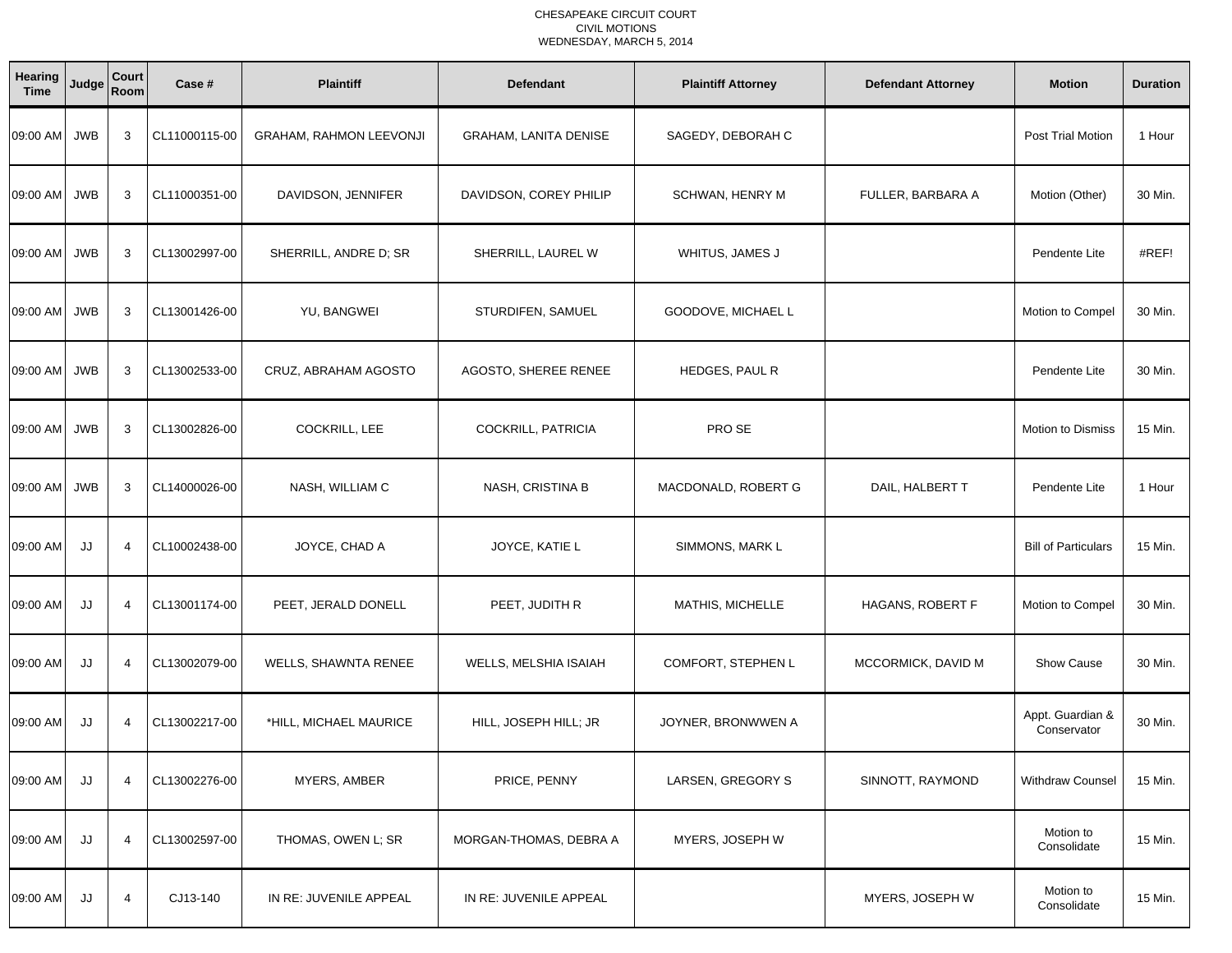#### CHESAPEAKE CIRCUIT COURT CIVIL MOTIONSWEDNESDAY, MARCH 5, 2014

| Hearing<br><b>Time</b> | Judge | Court<br>Room  | Case #        | <b>Plaintiff</b>          | <b>Defendant</b>                | <b>Plaintiff Attorney</b> | <b>Defendant Attorney</b> | <b>Motion</b>                         | <b>Duration</b> |
|------------------------|-------|----------------|---------------|---------------------------|---------------------------------|---------------------------|---------------------------|---------------------------------------|-----------------|
| 09:00 AM               | JJ    | $\overline{4}$ | CL14000172-00 | <b>BOWMAN, JAMES B</b>    | BOWMAN, CATHY BOOMER            | CONNOR, THOMAS A          | MORRIS, DIALLO K          | Pendente Lite                         | 45 Min.         |
| 09:00 AM               | JJ    | $\overline{4}$ | CL14000364-00 | CROLEY, ALBA              | CROLEY, STEPHEN                 | PETERSON, JENNIFER E      |                           | Pendente Lite                         | 30 Min.         |
| 09:00 AM               | JJ    | 4              | CL12001097-00 | STROUD, BRIAN K           | URBEN, BRETT WILLIAM            | THOMAS, MARTIN A          | TEUMER, SUZANNE BECK      | Demurrer                              | 30 Min.         |
| 09:00 AM               | JJ    | $\overline{4}$ | CL12001097-01 | URBEN, BRETT WILLIAM      | POPELKA, TIMOTHY                | TEUMER, SUZANNE BECK      | LYNCH, BENJAMIN P; JR     | Motion (Other)                        | #REF!           |
| 10:00 AM   MATA        |       | 5              | CL12000580-00 | WILLS, CHARLES DEXTER; II | <b>COMMONWEALTH OF VIRGINIA</b> | PRO SE                    | CAMPBELL, WILLIAM H       | Operator's License<br>Petition        | N/A             |
| 10:00 AM   MATA        |       | 5              | CL12002956-00 | MUSICK, DEXTER RAY        | <b>COMMONWEALTH OF VIRGINIA</b> | COMFORT, STEPHEN L        | CAMPBELL, WILLIAM H       | Operator's License<br>Petition        | N/A             |
| 10:00 AM   MATA        |       | 5              | CL12002957-00 | MUSICK, DEXTER RAY        | <b>COMMONWEALTH OF VIRGINIA</b> | COMFORT, STEPHEN L        | CAMPBELL, WILLIAM H       | Operator's License<br>Petition        | N/A             |
| 10:00 AM   MATA        |       | 5              | CL13001078-00 | MUSICK, DEXTER RAY        | <b>COMMONWEALTH</b>             | COMFORT, STEPHEN          | CAMPBELL, WILLIAM H       | Operator's License<br>Petition        | N/A             |
| 10:00 AM MATA          |       | 5              | CL13001518-00 | MUSICK, DEXTER RAY        | <b>COMMONWEALTH</b>             | COMFORT, STEPHEN          | CAMPBELL, WILLIAM H       | <b>Operator's License</b><br>Petition | N/A             |
| 10:00 AM   MATA        |       | 5              | CL13001519-00 | MUSICK, DEXTER RAY        | <b>COMMONWEALTH</b>             | COMFORT, STEPHEN          | CAMPBELL, WILLIAM H       | Operator's License<br>Petition        | N/A             |
| 10:00 AM MATA          |       | -5             | CL13001520-00 | MUSICK, DEXTER RAY        | <b>COMMONWEALTH</b>             | COMFORT, STEPHEN          | CAMPBELL, WILLIAM H       | Operator's License<br>Petition        | N/A             |
| 10:00 AM MATA          |       | 5              | CL13002813-00 | HAVILAND, MARK STERLING   | <b>COMMONWEALTH</b>             | <b>WEGMAN, ROBERT L</b>   | CAMPBELL, WILLIAM H       | Operator's License<br>Petition        | N/A             |
| 10:00 AM MATA          |       | 5              | CL13002846-00 | FLOYD, JOSHUA SAMUEL      | <b>COMMONWEALTH</b>             | BUYRN, WILLIAM            | CAMPBELL, WILLIAM H       | Operator's License<br>Petition        | N/A             |
| 10:00 AM MATA          |       | 5              | CL13002948-00 | DOZIER, RICHARD BRIAN     | <b>COMMONWEALTH</b>             | MORRIS, DIALLO K          | CAMPBELL, WILLIAM H       | <b>Present Order</b>                  | N/A             |